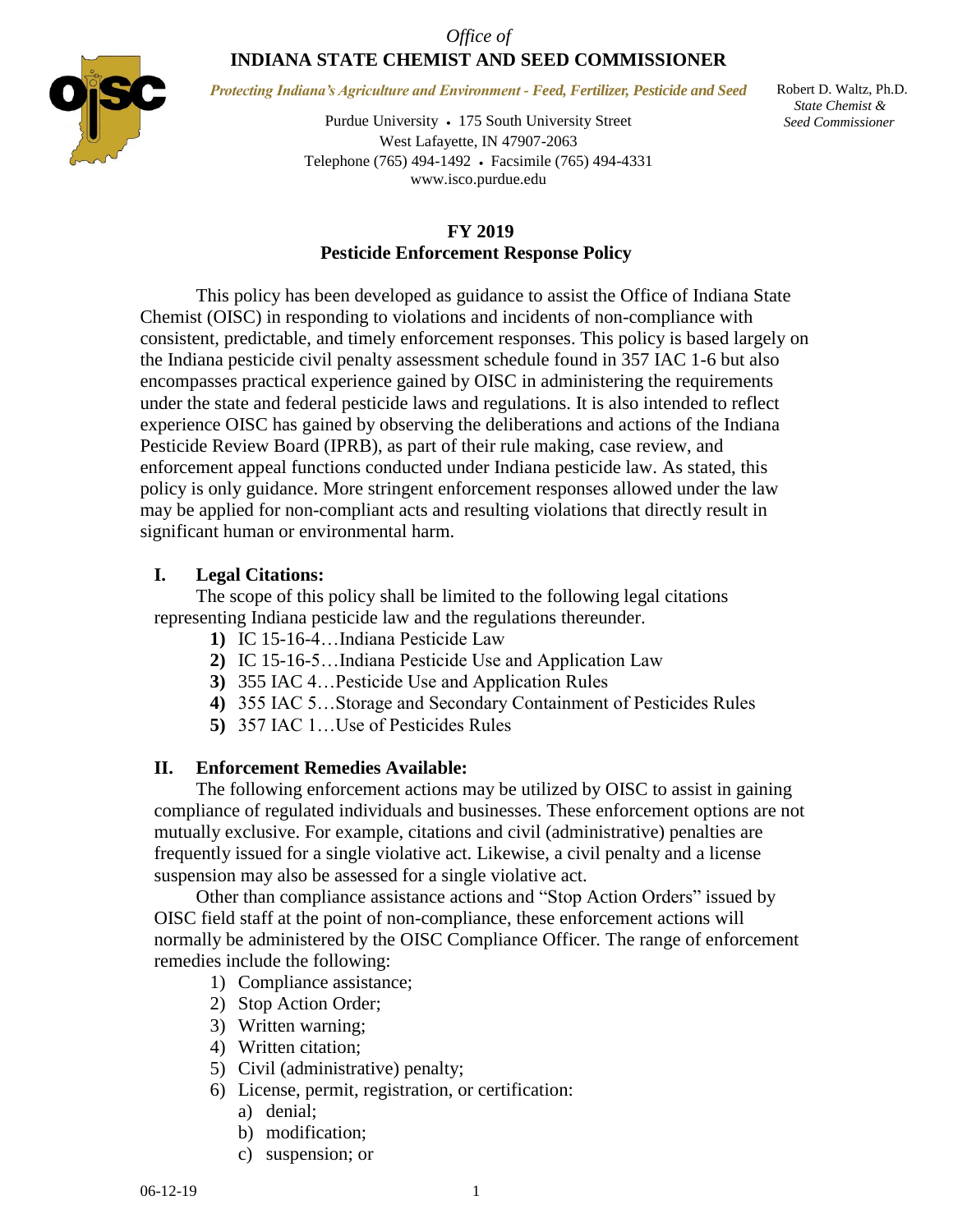- d) revocation.
- 7) Referral to Indiana county attorney for criminal prosecution; or
- 8) Referral to the U.S Environmental Protection Agency or other agency, if it is determined there is a federal violation only or that an adequate state remedy is not available.

## **III. Civil Penalty Administration:**

357 IAC 1-6 is the Indiana rule that identifies both the specific violations subject to and the process for the administration of civil penalties. The first column in the schedule in 357 IAC 1-6-2 lists the violations by legal citation. The second column of that schedule lists the violations by general text description. The third column of that schedule lists the maximum penalty amount for  $1<sup>st</sup>$ ,  $2<sup>nd</sup>$ ,  $3<sup>rd</sup>$ , and subsequent violations. The last column of that table lists the scheme to be followed in assessing penalties. The determination to assess a civil penalty is not required by law or rule. One of the numerous criteria to be considered when determining if penalty assessment is appropriate will be if the violation was committed in conjunction with a direct income generating activity. The rule in its entirety can be viewed at [http://www.oisc.purdue.edu/pesticide/pest-rule\\_toc.html.](http://www.oisc.purdue.edu/pesticide/pest-rule_toc.html)

## **IV. Determining Gravity of Violation and Level of Enforcement:**

Unless otherwise indicated in this policy, violations by first time offenders shall most routinely be addressed with documented compliance assistance, stop action orders, or written warning letters. However, more significant enforcement actions may be initiated for any violation, in consideration of the following factors. These factors may be evaluated as either mitigating or aggravating considerations, depending on the degree to which they may be applicable to the violation(s) at hand. Mitigating factors for civil penalty calculations are typically only applied to cases for which there are multiple days or counts of violation or that exceed \$1,000.00. Single counts or days of violation are most often assessed as maximum allowable civil penalties.

- 1) Documented or potential harm/damage associated with the violation.
- 2) Good faith efforts of the violator to comply.
- 3) Cooperation by the violator with the state chemist during the investigation process.
- 4) Violator's history of compliance, both within and prior to the last five years.
- 5) Whether the violation involved a restricted use pesticide.
- 6) Remedial or corrective action taken by the violator to address associated harm/damage or prevent subsequent non-compliance.
- 7) Failure by the violator to pay the full amount of any previously mitigated civil penalty by the date prescribed by the state chemist.

# **V. Distribution of Violative Pesticide Products Guidance:**

Violative pesticide products distributed from or into Indiana will most routinely be the legal responsibility of the product registrant or manufacturer listed on the product label. Any resulting enforcement and compliance actions will be applied to the responsible registrant or manufacturer.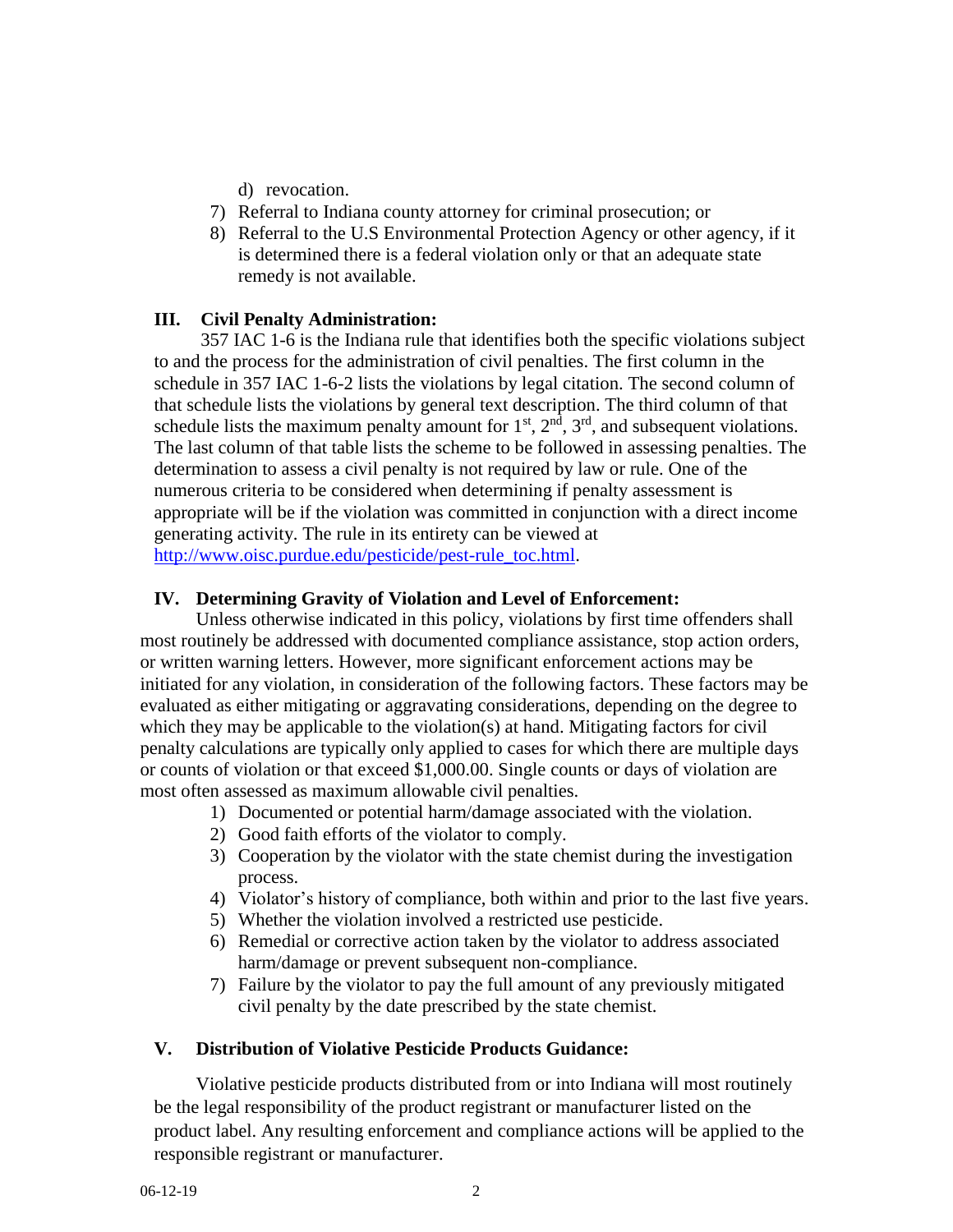In addition, OISC will also apply enforcement action to any person found to be responsible for actual distribution or offer to distribute a state unregistered pesticide product to a customer in Indiana. This will most frequently include the issuance of an Action Order and a written warning to the end-of-the-distribution chain distributor, for the first documented violation. All subsequent documented distribution violations after the date of the first violation written warning will most frequently be addressed with civil penalties. This will apply to distribution from both local brick and mortar locations and virtual marketplace locations. This strategy will be applied on an individual per distribution location basis, unless OISC has previously addressed the violation and compliance issues on a corporation-wide basis.

## **VI. Off-Target Movement (Primarily Drift) Guidance:**

The following matrix will serve as guidance for responding to documented offtarget movement violations that are based on non-compliance with pesticide label language or the state pesticide drift rule (357 IAC 1-12). The reference to first, second, third, and subsequent violations refers to violations that occurred within the last five years of the violation under consideration. The below provisions for license or certification suspension or revocation will most frequently not be initiated for drift violations related to applications that occur before the date of the issuance of a written warning or citation from OISC for the first drift violation. In addition, the six-month license suspension must be served during the months of April through September but may commence in one calendar year and transition into the next.

| <b>Violation</b>      | 1 <sup>st</sup> | 2 <sub>nd</sub>   | 3rd               | <b>Subsequent</b>    |
|-----------------------|-----------------|-------------------|-------------------|----------------------|
| <b>General Use</b>    | Warning         | Civil Penalty     | Civil Penalty     | Civil Penalty $+$    |
| <b>Pesticide</b>      |                 |                   |                   | 6 Month License      |
|                       |                 |                   |                   | Suspension           |
| <b>Restricted Use</b> | Civil Penalty   | Civil Penalty     | Civil Penalty $+$ | Civil Penalty $+$    |
| <b>Pesticide</b>      |                 |                   | 6 Month License   | 5 Year Certification |
|                       |                 |                   | Suspension        | Revocation           |
| <b>Documented</b>     | Civil Penalty   | Civil Penalty $+$ | Civil Penalty $+$ | Civil Penalty $+$    |
| Human                 |                 | 6 Month License   | 1 Year            | 5 Year Certification |
| <b>Exposure</b>       |                 | Suspension        | Certification     | Revocation           |
|                       |                 |                   | Revocation        |                      |

# **VII. Worker Protection Standard (WPS) Guidance:**

The WPS rule is detailed, relatively extensive, and contains a great many regulatory requirements that may be characterized as technical violations. Therefore, some minor violations may be addressed by OISC with compliance assistance. OISC will generally not utilize compliance assistance to address the following violations, which OISC considers more significant and more central to the ultimate goals of the WPS regulation:

- 1) No central posting location
- 2) No poster displayed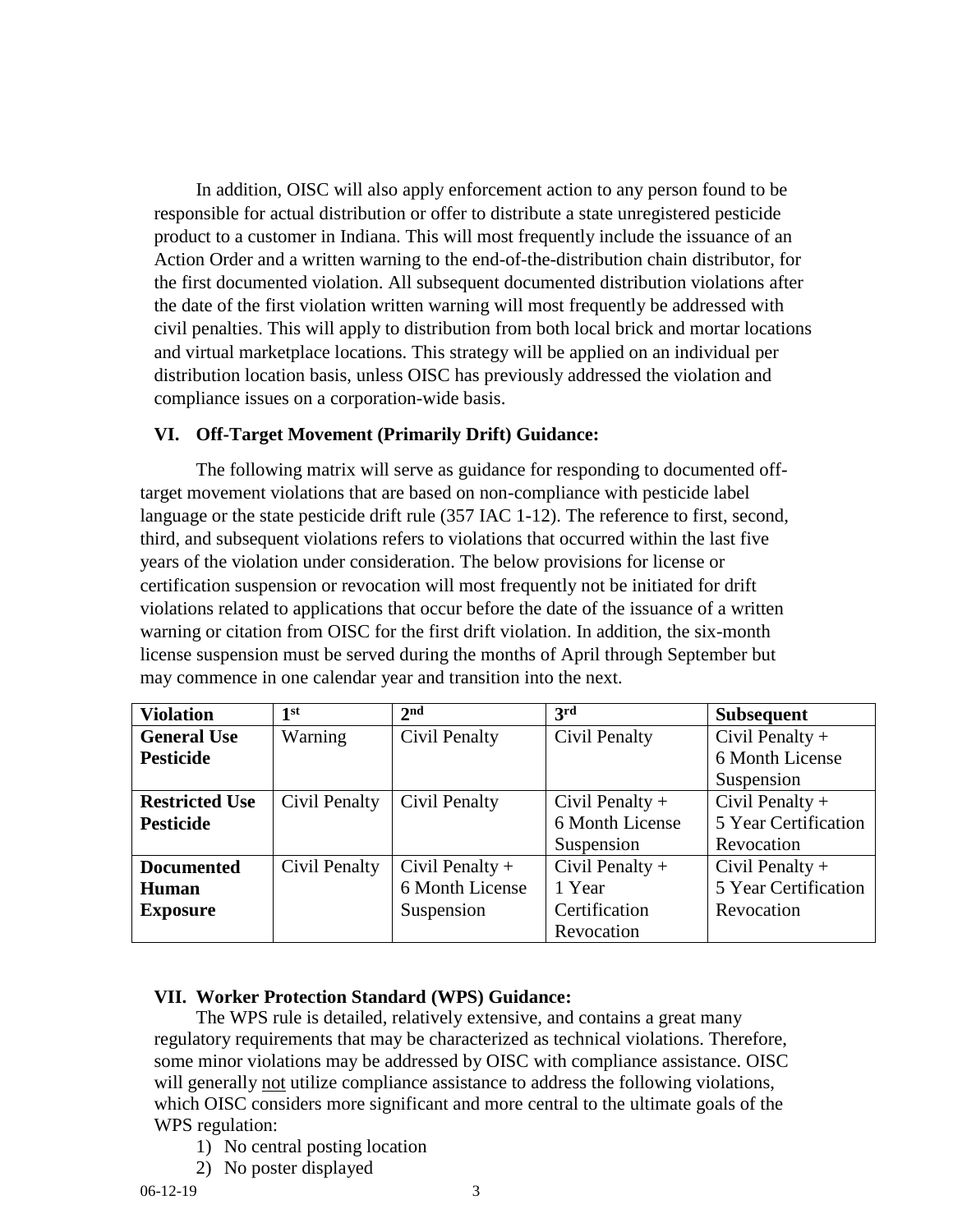3) No application records available at location

4) No Safety Data Sheet (SDS) available at location

5) Incomplete application records (REI, app. date, product name, EPA Reg. #)

6) Application records not accessible by workers & handlers

7) Application records not kept by employer for at least two years

8) No emergency medical information

9) No safety training provided at all

10) No safety training provided before work or annually

11) No records of worker or handler training kept for at least two years

12) Training not provided by a qualified trainer

13) Training materials do not cover all rule requirements

14) No decontamination supplies provided to workers & handlers

15) No eyewash water provided for workers & handlers

16) Decontamination supplies missing water, soap, or change of clothes

17) Workers or handlers not notified of applications

18) Warning signs not posted

19) REIs not implemented

20) PPE not provided to workers & handlers

21) PPE not maintained

22) No medical evaluation for respirator wearing workers & handlers

23) No fit testing for respirator wearing workers & handlers

24) No resp. training, medical evaluation, or fit testing records kept for two years

25) Fumigation precautions not implemented

26) Danger/poison precautions not implemented

27) Emergency assistance not provided to workers & handlers

28) Employer retaliates against workers & handler

29) Commercial handler employer fails to provide application info. to grower

### **VIII. Portable Refillable Container (Minibulk) & Containment Guidance:**

OISC shall issue a Stop Action Order and initiate an enforcement action in response to documented violations listed below at agricultural repackaging/refilling facilities, most of which are also custom agricultural pesticide application services. However, compliance assistance may be utilized to address the violations listed below in italics.

a) No repack agreement

b) No residue removal procedure

c) No description of acceptable containers

d) No refilling records

e) Refilling records present but missing some required elements

*f) Portable refillable container (PRC) missing serial # (less than 10%)*

g) PRC missing one-way valve

h) PRC not cleaned over containment area

i) PRC not in containment

j) No documentation of pressure test for PRC

k) Stationary bulk tank (tank) lacks vent

l) Tank has external site gauge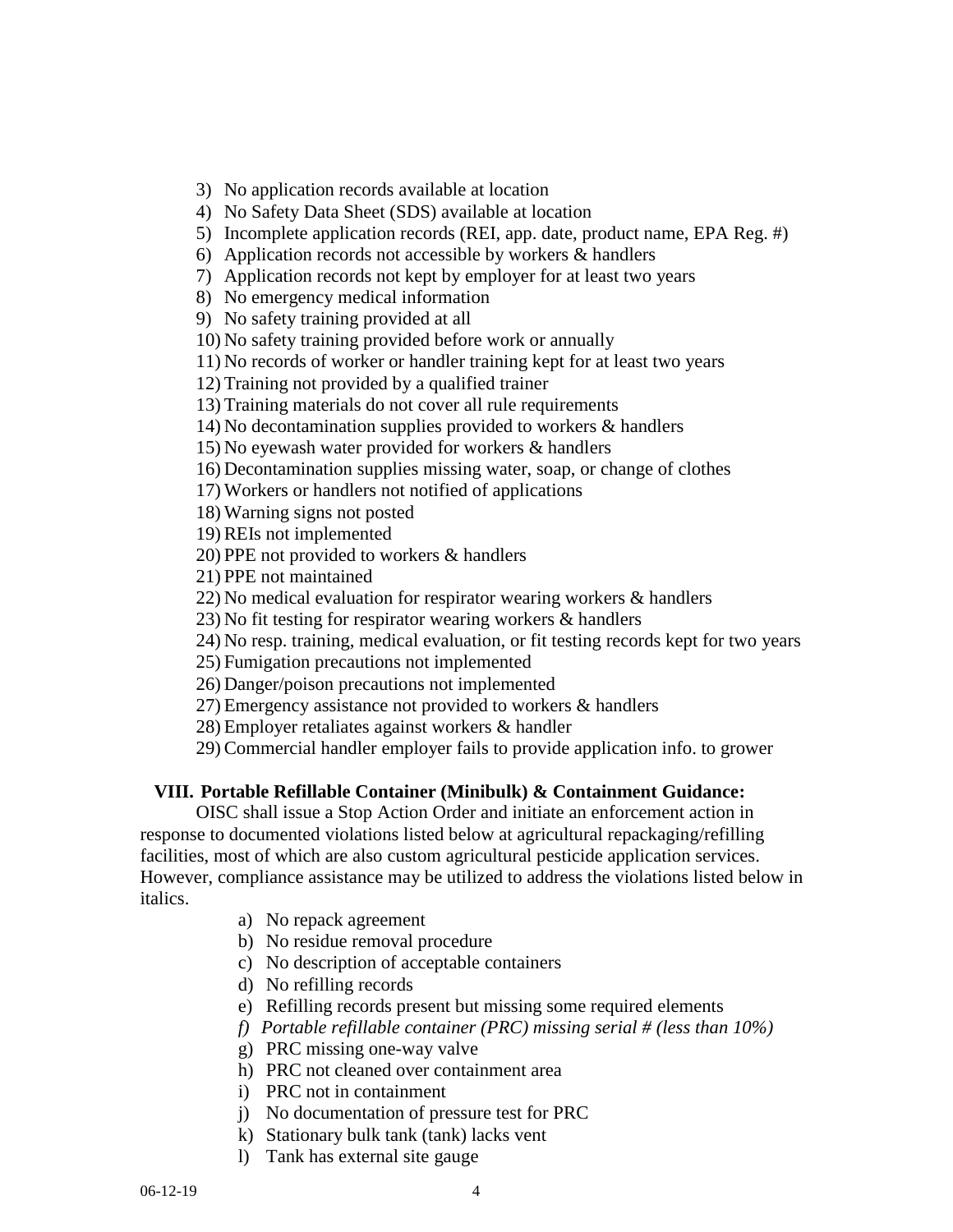- m) Tank lacks lockable shut-off valve
- *n) Tank missing serial # (less than 10%)*

## **IX. Termiticide Preconstruction Application Guidance:**

If it is determined that a category 7b licensed applicator or business applies fifty (50) percent or less of the termiticide required for a full by-the-label preconstruction termite prevention treatment, a civil penalty will be assessed and the category 7b applicator and/or business licenses for the responsible parties will be modified to prohibit preconstruction treatments. Civil penalties for this type of violation will typically not be subject to mitigation. In addition, the details of the violation (s) may be forwarded to the local jurisdiction prosecuting attorney for consideration of criminal review.

## **X. Penalty vs. Late Fee Guidance:**

If it is documented that an individual or business was or has been conducting pesticide application operations without the required certification or license or was or has been offering a pesticide product for sale or distribution without the required registration, those violative acts will be addressed through the enforcement procedures outlined in this policy.

However, instead of an enforcement response, OISC will assess a 100% late filing fee in addition to the annual credentialing/registration fee for any individual, business, or product that meets the following criteria:

- 1) The individual, business, or product was credentialed or registered at the close of the previous credentialing/registration year;
- 2) The individual, business, or product was otherwise in compliance with all other pesticide regulatory requirements; and
- 3) The individual, business, or product credentialing or registration deficiency was promptly, upon notice, rectified by filing of all necessary forms, fees, and late filing fees.

### **XI. Enforcement Discretion & Proposed Rule Revisions:**

The IPRB has determined that two rule revisions should be pursued in 2018/2019. The first is a revision to the civil penalty assessment rule, 357 IAC 1-6, specifically with respect to the ability of OISC to mitigate penalties for certain violations. The IPRB wants to permit mitigation of those specified violations, with the approval of the Board. This will require a rule revision, but while this rule change is being promulgated OISC will negotiate proposed mitigations, as deemed necessary, through consent orders authorized by the IPRB.

The second rule revision will be to the bulk pesticide storage and containment rule, as it applies to storage and containment of disinfectants by end users. The IPRB wants to revise the storage and containment regulation to make it more consistent with the federal EPA rule for disinfectants. While this rule change is being promulgated, OISC will address any pertinent violations with warnings Action Orders rather than civil penalties, as needed.

# **XII. Federal Product Violation Referrals to EPA Region 5:**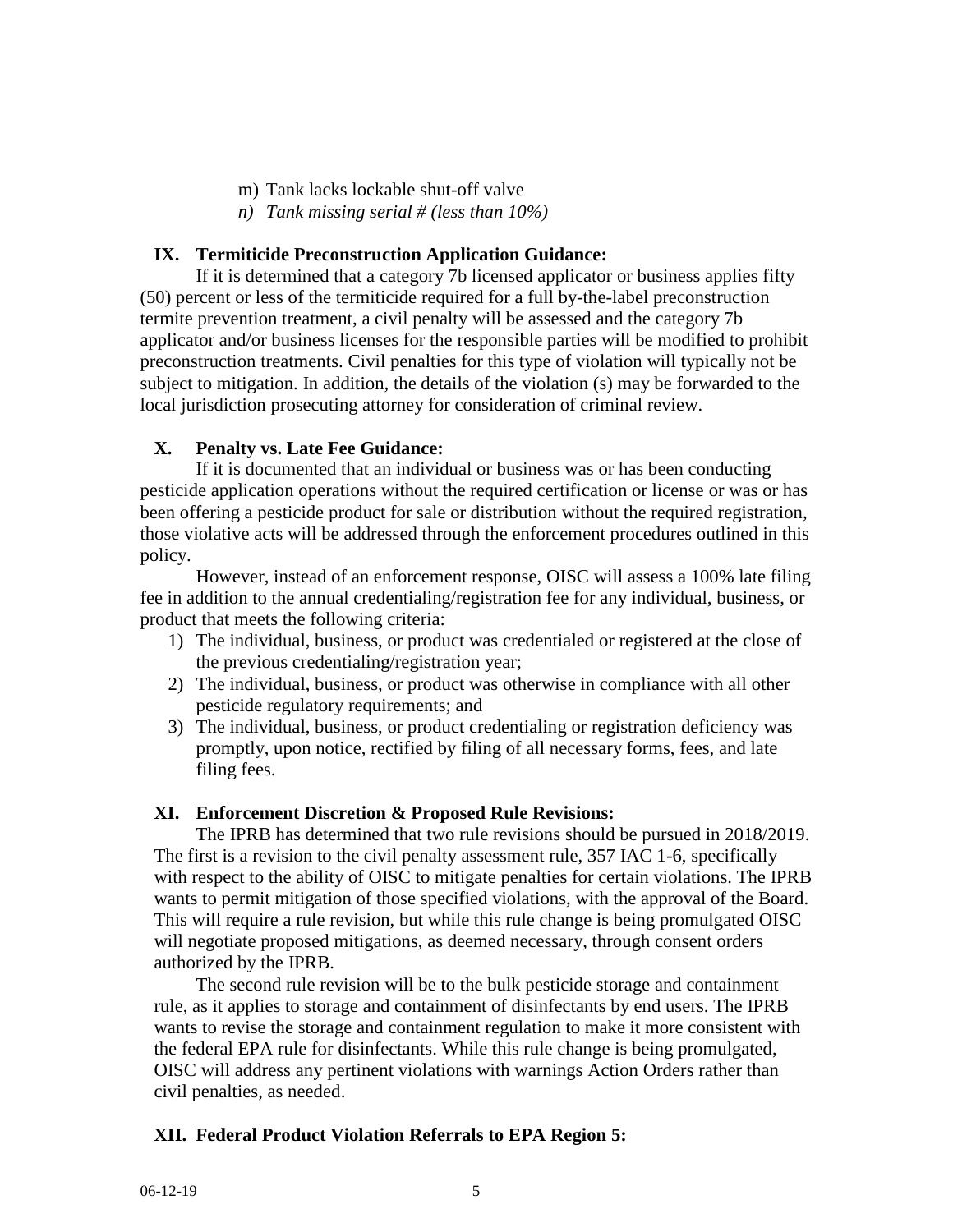All potential FIFRA product violations discovered as the result of OISC's marketplace inspections or state product registration activities will be referred to U.S. EPA Region 5 for consideration of federal enforcement action. These inspections and the associated violations will be conducted and documented in accordance with OISC's standard operating procedures, which have been determined to be equivalent to the guidance provided in the EPA FIFRA Inspection Manual.

OISC and EPA will follow the below listed outline when processing a referral.

- a. The OISC Compliance Officer or his/her designee will e-mail a draft case summary/summary report to the EPA Region 5 OISC Technical Contact within five (5) business days of the completion of the draft. The draft shall summarize and include reference to the inspection procedures followed, the evidence collected, the suspected violations found, and the proposed state enforcement actions to be pursued if it is a case or violation that EPA Region 5 chooses not to pursue.
- b. EPA Region 5 will evaluate the suspected violation(s) outlined in the draft case summary/summary report and determine whether to request all supporting case file materials with the intent of pursuing federal enforcement.
- c. Within ten (10) business days of receipt of the e-mail from OISC, the EPA Region 5 Technical Contact or his/her designee will e-mail a reply to the OISC Compliance Officer indicating either:
	- i. the Region is interested in pursuing the suspected violation and is requesting the supporting case file; or
	- ii. the Region is remanding the case to OISC for consideration of state enforcement.
- d. If the Region expresses interest in the case the OISC Compliance Officer will provide supporting case file materials to the Region 5 Technical Contact within ten (10) business days of e-mail notification.
- e. EPA Region 5 and OISC will track the progress and disposition of any referrals through the quarterly enforcement conference calls and the mid-year and end-ofyear cooperative agreement review processes.

### **XIII.Appeals of Enforcement Actions:**

An appeal of any enforcement action by OISC will be administered according to IC 15- 16-4-64.5 and IC 15-16-5-67 as follows:

- (a) A person who is:
	- (1) regulated under this chapter; and

(2) aggrieved by any decision of the state chemist;

may obtain a review by the board if the person files a written petition with the board not later than thirty (30) days after the state chemist's decision.

 (b) The board shall provide a copy of a petition filed under subsection (a) to the state chemist not later than seven (7) days after receiving the petition.

 (c) Not more than fifteen (15) days after receiving a petition under subsection (b), the state chemist shall certify and file with the board a transcript of any record related to the petition, including a transcript of any evidence received.